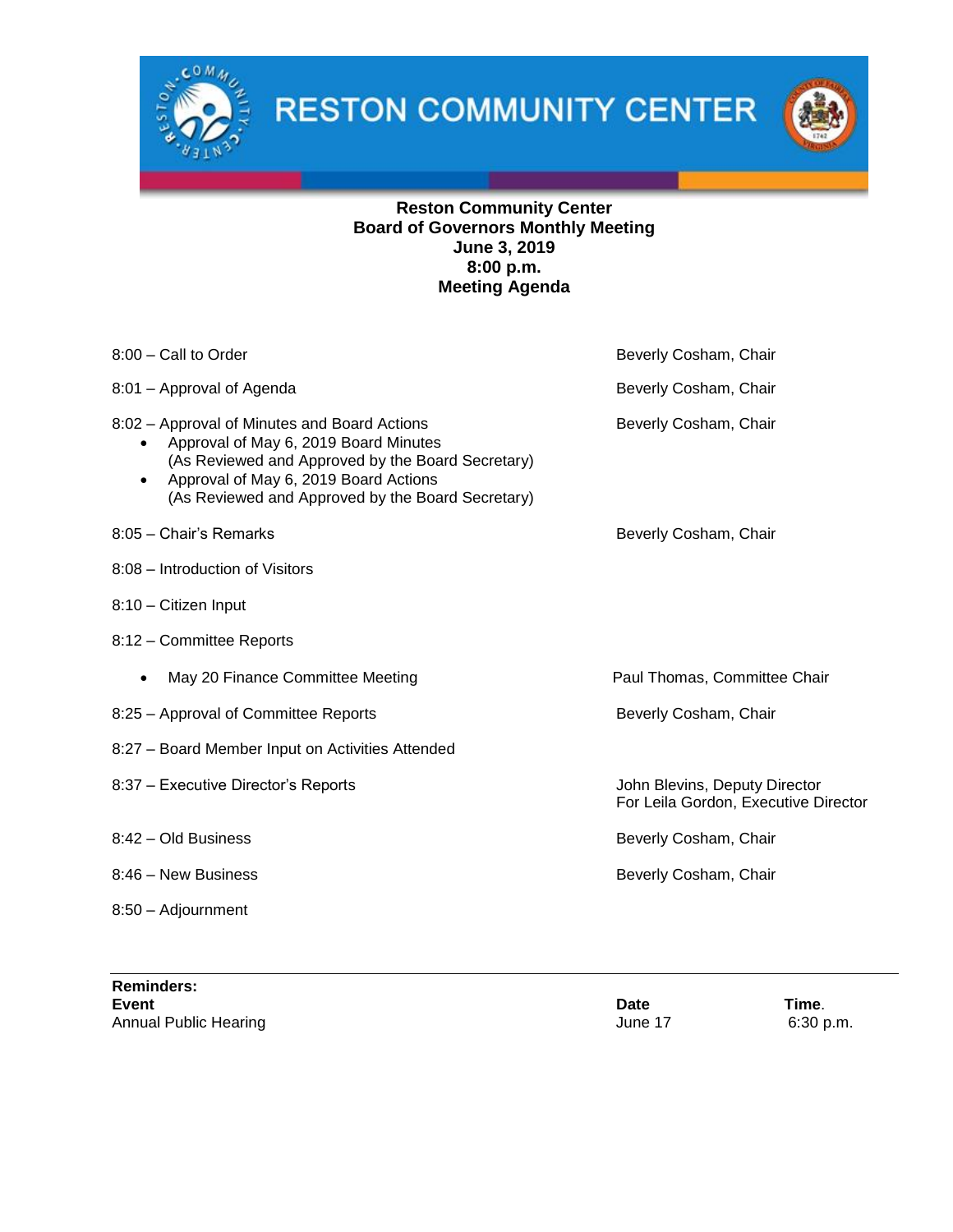

**RESTON COMMUNITY CENTER** 

## **SUMMARY OF MINUTES RESTON COMMUNITY CENTER BOARD OF GOVERNORS MEETING MAY 6, 2019**

#### **Present:**

- Bev Cosham, Chair
- Bill Bouie
- Michelle Moyer
- Bill Keefe
- Lisa Sechrest-Ehrhardt
- Dick Stillson
- Paul D. Thomas

- **Absent and Excused:**
	- Vicky Wingert
	- Bill Penniman

## **Attending from the RCC Staff:**

- Leila Gordon, Executive Director
- John Blevins, Deputy Director
- Karen Goff, Public Information Officer

Bev called the meeting to order at 8:03 p.m.

#### **MOTION #1: Approval of the Agenda for the April 1, 2019 Board Meeting**

Paul moved that the Agenda be approved as written. Bill B. seconded the motion. The motion passed unanimously.

## **MOTION #2: Approval of the April 1, 2019 Board Minutes**

Bill B. moved that the Board approve the **April 1, 2019** Board Minutes. Paul seconded the motion. Dick said that written in the notes is "Dick said it is a wonderful idea." Dick said it sounds like he is in favor of RCC financing/operating a new venue, but that is not the case; he is simply in favor of the community having another performing arts venue. He asked if the notes could be amended or that sentence deleted. Leila said Dick's concern should be noted in the notes from tonight's meeting. Dick agreed to that. The motion passed unanimously.

#### **MOTION #3: Approval of the April 1, 2019 Board Actions**

Bill B. moved that the Board approve the **April 1, 2019 Board Actions**. Paul seconded the motion. The motion passed unanimously.

## **Chair's Remarks**

Bev said it certainly feels like spring. She is sneezing. Her dog is sneezing. Here is a poem:

#### *Spring is Just Okay* by Phil Cornish

Spring has sprung, the time has come, for the greening of the trees A time of change, renewal and growth for my allergies Like everything else in this great world, Spring has its pluses and minuses But its features are quite singular when it comes to my poor sinuses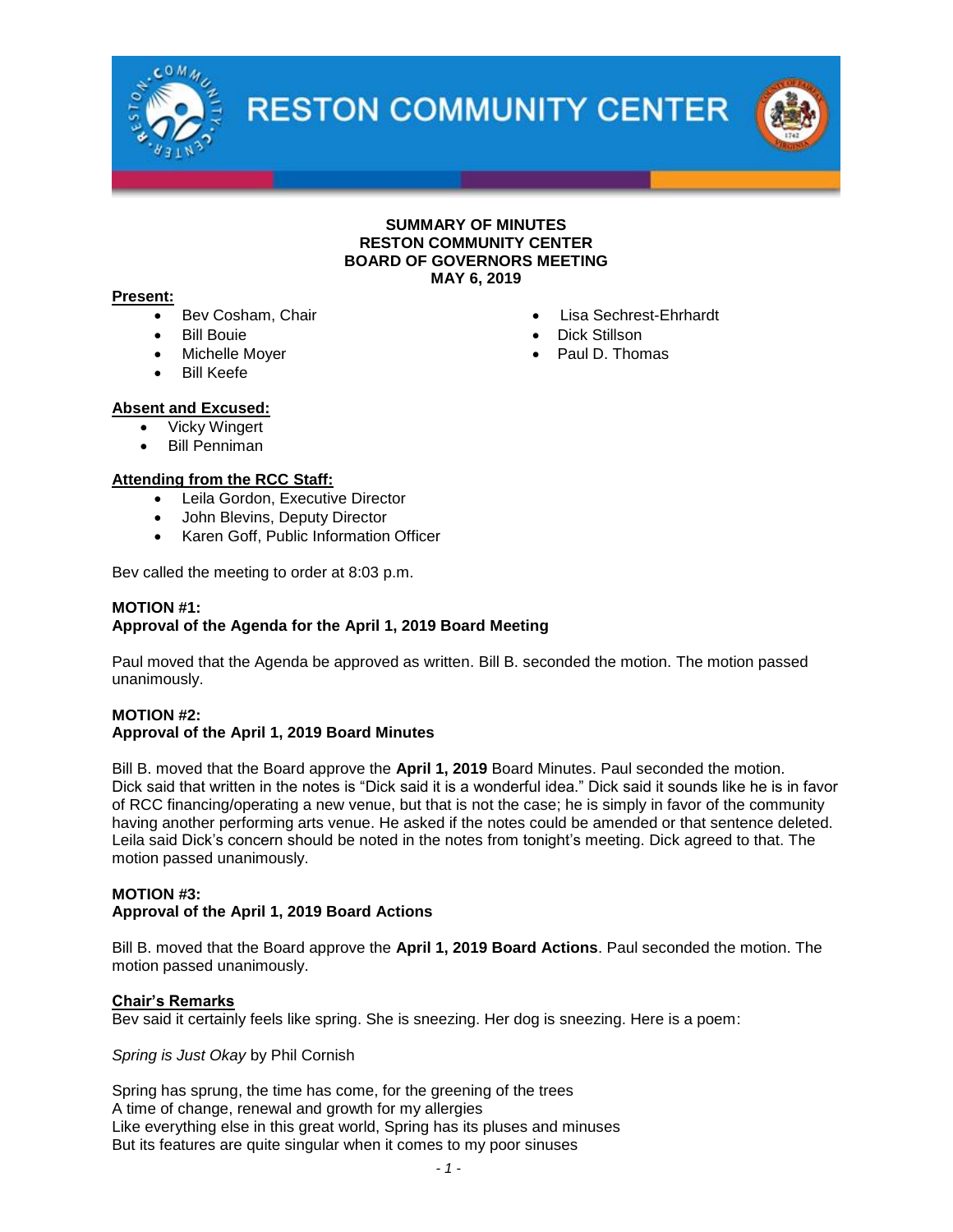## May 6, 2019 Board of Governors Meeting Minutes

A beautiful time of blossoms and buds, new branches and blue skies But I can't enjoy them one little bit through my oozing, watery eyes A neti pot, a nasal rinse, I'll try them, yes I will I'll even take a 24-hour non-drowsy worthless pill So listen cheerleaders of flowers and sun, to you I must disclose Spring is not great for all of us, especially my nose

**Introduction of Visitors** None

**Citizen Input** None

## **Committee Reports**

**April 22 Finance Committee –** Committee chair Paul said they had a good discussion and went through the fund statement and end-of-year projections. He said staff is recommending moving up the capital reserves from \$3 million to \$3.5 million. Paul pointed the Board to the final columns of the fund balance sheet and said we are not yet nearing having \$3.5 million; it is suggested as a new target; the Board will affirm it when it votes on the proposed FY21 budget at the June Public Hearing for Programs and Budget. Paul directed the Board to the Fiscal Years 2020 and 2021 budgets. He said the Board can see in the notes what is driving them. He thanked RCC's Finance staff for having this done early this year. He asked if there were any questions. There were none.

#### **MOTION #4:**

## **Approval of the April 22 Finance Committee report**

Bill B. moved that the Board approve the **April 22, 2019 Finance Committee report.** Bill K**.** seconded the motion. The motion passed unanimously.

### **Board Member Input on Activities Attended**

Bill K went to a PTAs show at CenterStage, as well as Best of Reston and the Leadership Fairfax breakfast.

Bill B. attended lots of meetings, Founder's Day, Best of Reston and the Leadership Fairfax (LFI) breakfast.

Paul said he was sorry to have missed Founder's Day; he was in Blacksburg with his son for an accepted-students event at Virginia Tech. He attended the Best of Reston and the LFI breakfast. Paul's dad has been ill. Paul is gearing up for South Lakes High School's All Night Grad Party; he is the Safety and Security Chair. Paul also attended the Lake Anne Brew House Third Anniversary Party.

Michelle went to see Langston Hughes Middle School's production of *The Sound of Music*. It was really fun, and she was very impressed with the performance. Gerald Zavala's daughter played the Mother Superior and was fantastic. Michelle also attended the Nike Invitational track meet at South Lakes HS, Best of Reston and the Leadership Fairfax breakfast.

Lisa attended Founder's Day. She noted it has been revamped a bit and there was good weather and attendance. She is excited to see new restaurants coming to Lake Anne. Lisa has been getting more involved with Southgate Community Center, which won an award for its advisory board's volunteer work. She is working on visiting all the schools and encourages people to volunteer if they can – the elementary schools always need people to come in and read with students; there are not as many at-home parents as in previous years. Lisa also moderated a discussion at the CenterStage, where there was a Washington West Film Festival screening on two short films dealing with race in America. She also attended the Best of Reston and LFI breakfast.

Dick and his wife went to the Board of Supervisors Hunter Mill District Candidates Forum at RCC Lake Anne. He said it was a good forum, and we have a good group of candidates. Cathy Hudgins will be a hard act to follow. He attended Founder's Day and the Best of Reston.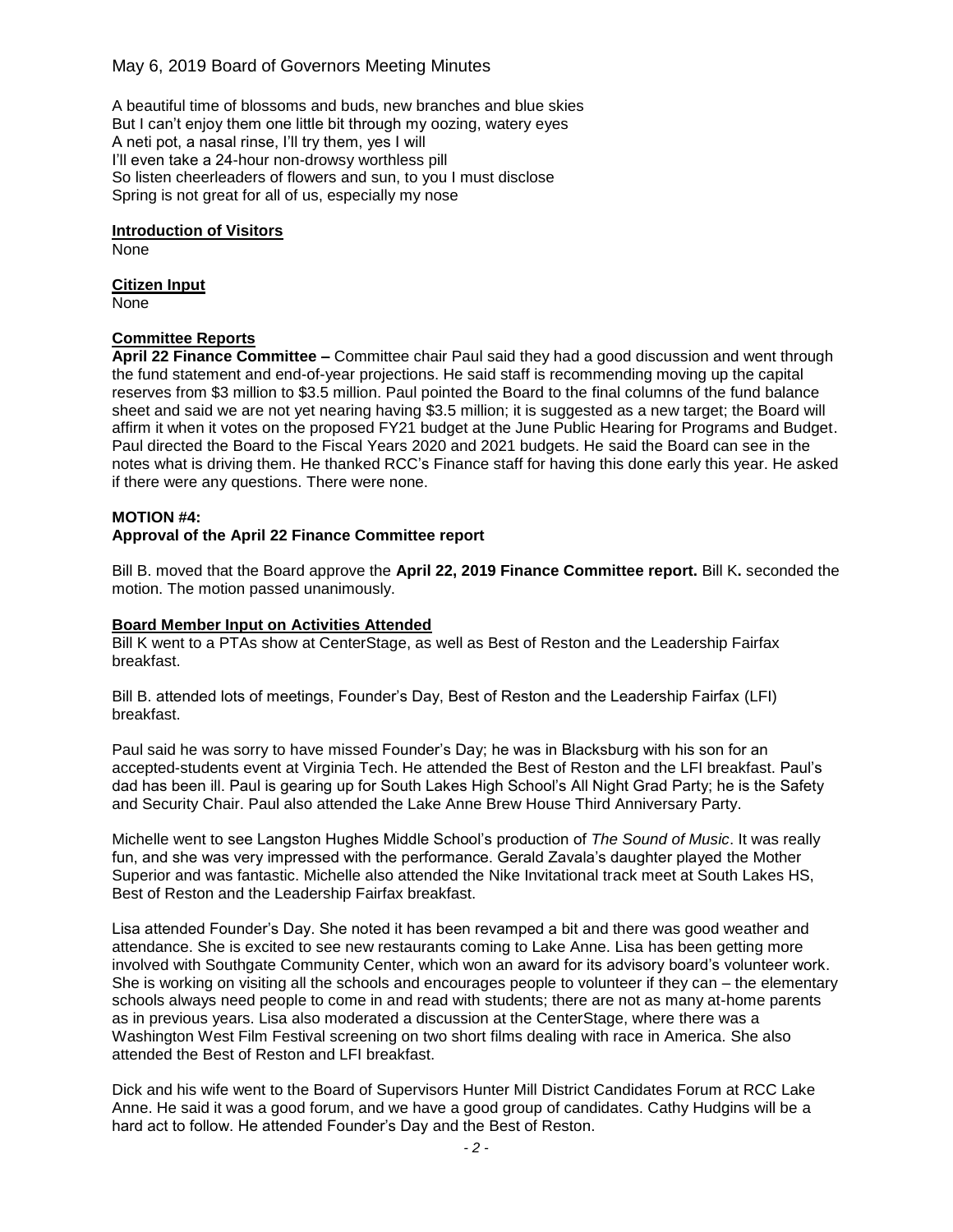## May 6, 2019 Board of Governors Meeting Minutes

Bev went to Founder's Day, Best of Reston and the LFI breakfast. She attended RCC's Volunteer Recognition Lunch and the Finance Committee meeting. She enjoyed *Liner Notes* at the CenterStage. She also attended the Hunter Mill Candidates Forum at the CenterStage and the Reston Chorale concert. She saw *The Avengers* movie and enjoyed it.

#### **Executive Director's Reports**

In the aquatics report, Leila said she has enjoyed presenting these reports, but this is the first month with some unhappy news. The construction team has found some drainage and pipe location issues. They will have to do some extra work, and it will cost more. Change orders totaling roughly \$20,000 have been submitted and approved. Technically, the drainage issues will also add 10 days to the project, but the team assured Leila it can make the time up later. Leila said Branch Builds is very committed to meeting our target end date. Testing of the soil is ongoing. They are testing for compaction in the soil. All tests have come back with positive results. One test today showed a two-point difference, so the team may have to go back and "compact it" more. After 15-16 soil reports, this was the first one with a finding that was slightly off.

The roof replacement target timeframe is in the next two or three weeks. Some people are still coming in to swim and do not know the pool is closed (we have issued another 16-17 construction passes since last month). Leila expects another uptick during the summer. Leila asked if there were any questions. Dick asked if the \$20,000 would come from the contingencies. Leila said it would; there are many, many contingencies at many levels built into the project. She said we are one-third of the way through the project, and this is the first round of change orders approved, so that is a pretty good track record so far.

In the April Executive Director's report, Leila said refining our equipment systems, maintenance and capital project planning framework is moving along. In that process, we discovered we will need to replace the tables and chairs in Fiscal Years 2020 and 2021. Paul asked what will happen with the old ones. Leila said we will put them on a government auction site and likely recover some money.

Leila said staff is getting to know the RecTrac system updates, however getting the Fall Program Guide organized felt like pulling a tooth. Staff has had to reformat and reorganize the entries, and programmers are constantly programming, so we are struggling with the timeline. We will develop procedures that support the effort as we become increasingly familiar with the tool.

We have advertised the new facility services position. We took a vacant position and converted it to a Parks and Recreation Specialist II. Hopefully, our current facility services director will be the successful candidate. We have a new executive assistant. Ricki Marion comes to us from work in the arts sector. She was most recently the Director of Development for The Washington Ballet. She is a Reston resident and is eagerly anticipating working much closer to home.

Leila said you could see RCC's impact at Best of Reston. PD Michnewicz is the chair of the production committee. He is a big reason things go smoothly. The marketing collaterals and program were designed by our graphic designer, Whitney Chambers.

We are still working on the budget. The Board of Supervisors took action on the County budget in late April. They boosted the market-rate adjustment from 1 percent to 2.1 percent for staff. They also set as the threshold for entry pay for merit position at \$15.14 an hour. Dick asked if the market-rate increase is the same for teachers. Leila said she believes teachers will get an even greater increase.

#### **Old Business**

Leila reminded the Board that May 18 is the Northern Virginia Fine Arts Festival Party, with a dance installation sponsored by Reston Community Center (Heidi Latsky's *ON DISPLAY/RESTON*). The FISH Fling is the same night. She will send out information on both.

#### **New Business**

Bill K. noticed that Hunters Woods Village Center owner Edens is doing landscaping and repair work. Board members pointed out the lighting improvements on the plaza – Bill K. had been hoping for that for years. Bev reminded everyone that Mother's Day is Sunday and the first "Lunchtime with the Arts at Mason" is Thursday at Reston Town Center. Leila said Anita Hollander's show *Still Standing* is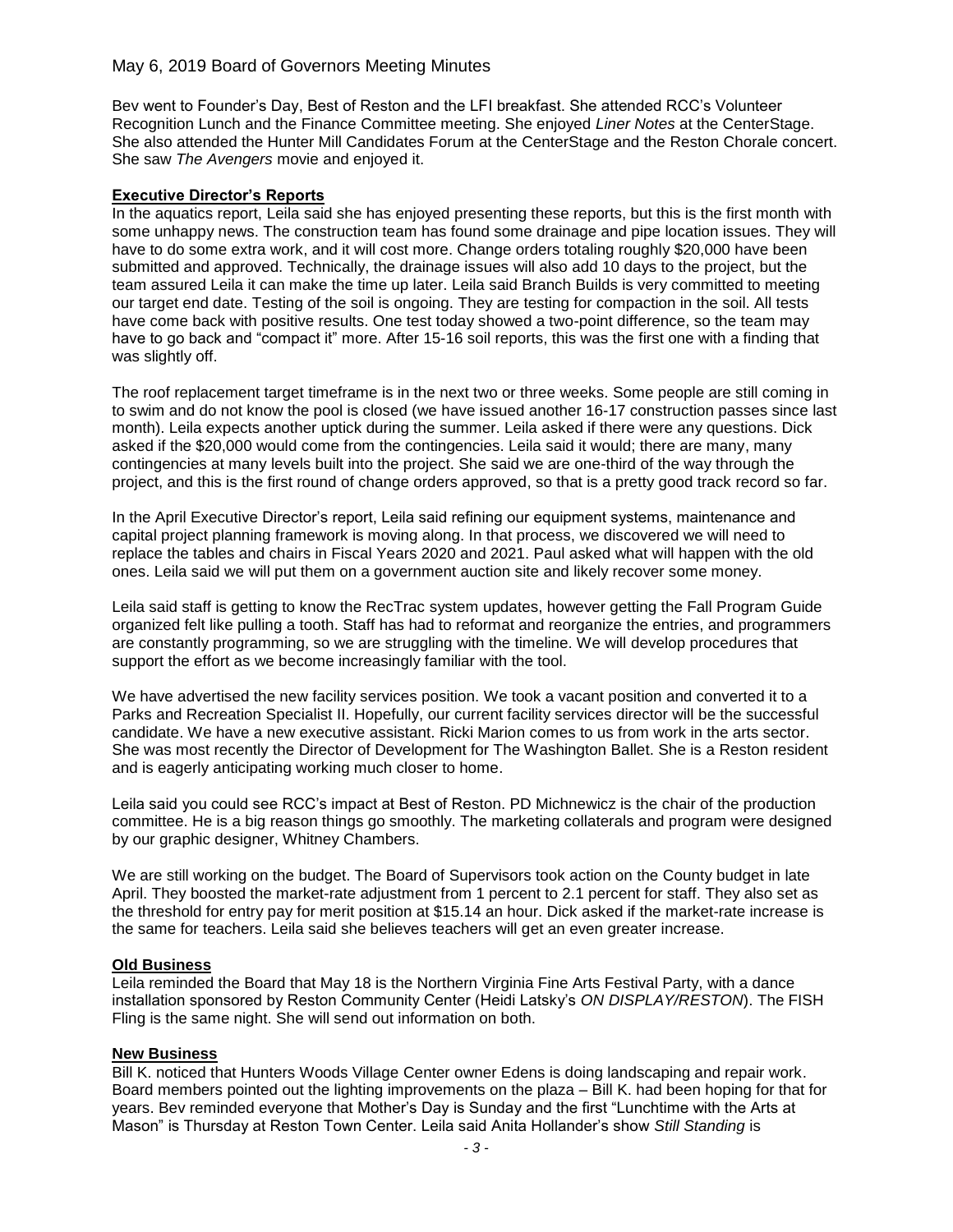Wednesday night at the CenterStage. Bev said Hollander is fascinating; she has done shows with her in the past.

## **MOTION #5: To Adjourn the Meeting**

Bill B. moved to adjourn the meeting at Paul seconded the motion. The motion passed unanimously. The meeting was adjourned at 8:45 p.m.

belt with

 Lisa Sechrest-Ehrhardt Board Secretary

 $\frac{1}{\sqrt{2}}$  ,  $\frac{1}{\sqrt{2}}$  ,  $\frac{1}{\sqrt{2}}$  ,  $\frac{1}{\sqrt{2}}$  ,  $\frac{1}{\sqrt{2}}$  ,  $\frac{1}{\sqrt{2}}$  ,  $\frac{1}{\sqrt{2}}$  ,  $\frac{1}{\sqrt{2}}$  ,  $\frac{1}{\sqrt{2}}$  ,  $\frac{1}{\sqrt{2}}$  ,  $\frac{1}{\sqrt{2}}$  ,  $\frac{1}{\sqrt{2}}$  ,  $\frac{1}{\sqrt{2}}$  ,  $\frac{1}{\sqrt{2}}$  ,  $\frac{1}{\sqrt{2}}$ 

 $-5-14-19$ Date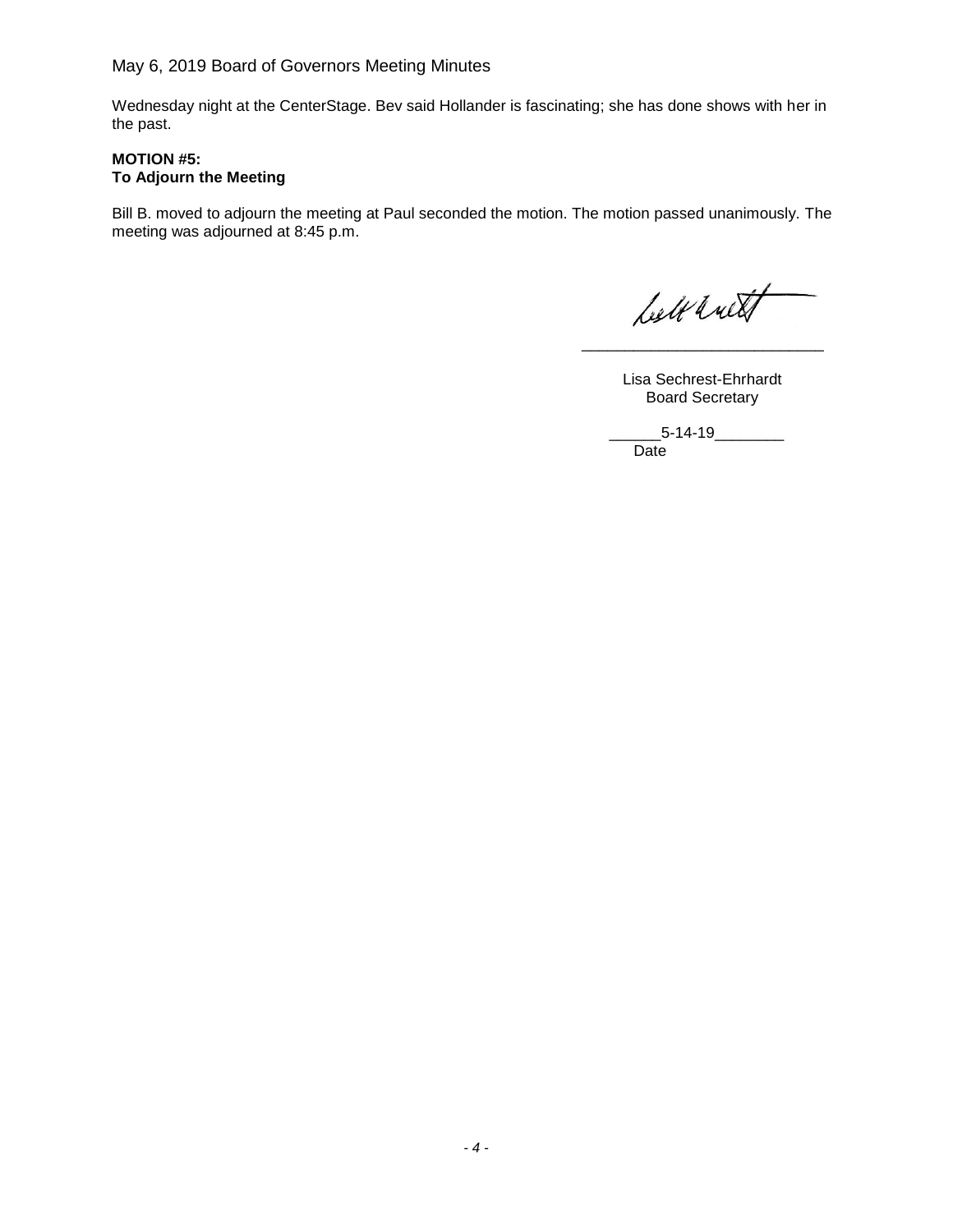## **BOARD ACTIONS TAKEN AT BOARD OF GOVERNORS MEETING ON MAY 6, 2019**

- **19-0506-1 Bd That the Board approve the Agenda**
- **19-0506-2 Bd That the Board approve the April 1, 2019 Board Minutes**
- **19-0506-3 Bd That the Board approve the April 1, 2019 Board Actions**
- **19-0506-4 Bd That the Board approve the April 22, 2019 Finance Committee report**

 $\frac{\alpha}{\alpha}$  , which is a set of the set of the set of the set of the set of the set of the set of the set of the set of the set of the set of the set of the set of the set of the set of the set of the set of the set of the

 $\overline{\phantom{a}}$  , and the state of the state of the state of the state of the state of the state of the state of the state of the state of the state of the state of the state of the state of the state of the state of the stat

**19-0506-5 Bd That the meeting be adjourned**

lett with

 Lisa Sechrest-Ehrhardt Board Secretary

5-14-19

Date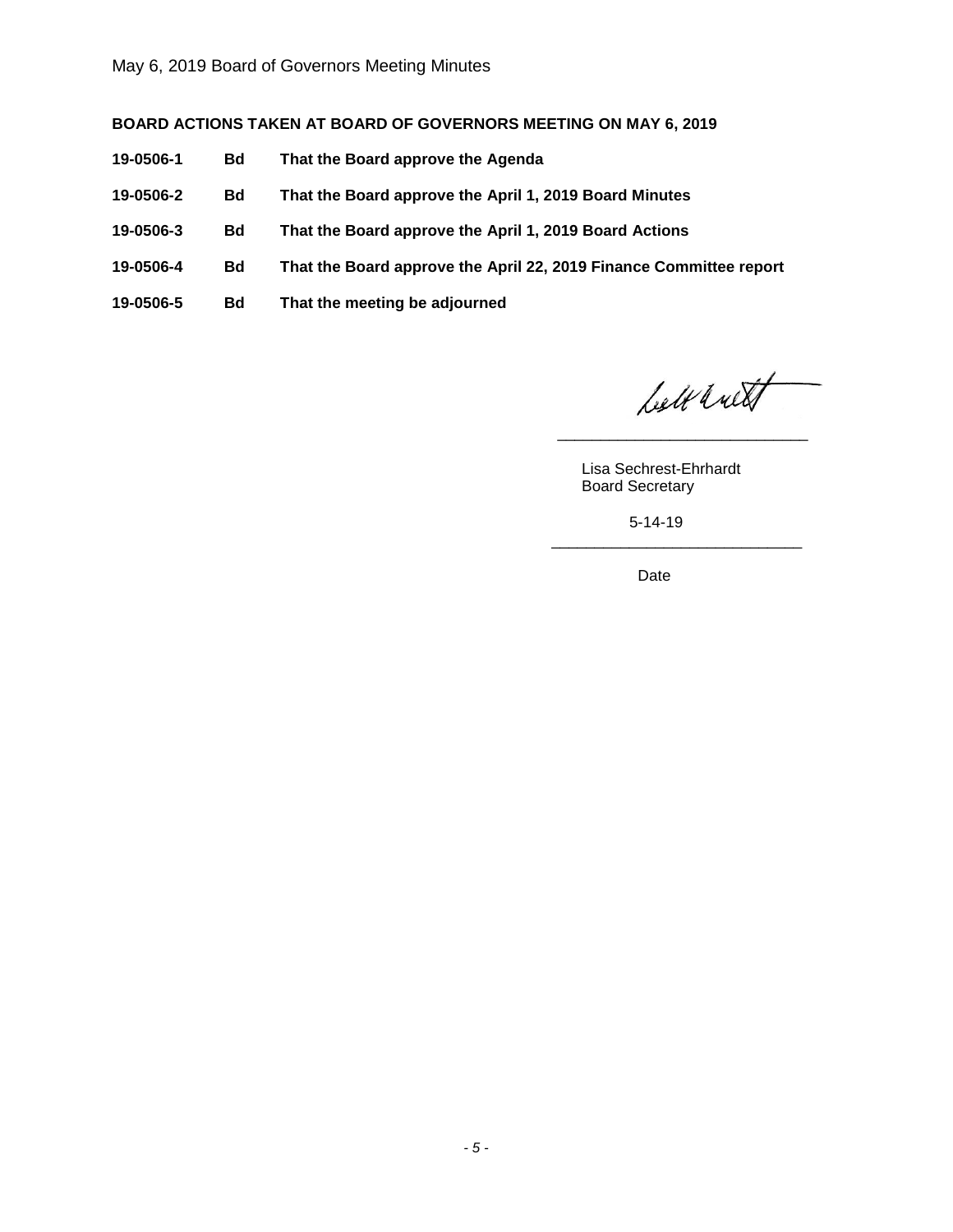

**RESTON COMMUNITY CENTER** 



## **SUMMARY OF MINUTES RESTON COMMUNITY CENTER BOARD OF GOVERNORS FINANCE COMMITTEE MAY 20, 2019**

### **Present:**

- Paul Thomas, Chair
- Bill Bouie
- Bev Cosham
- Michelle Moyer
- Dick Stillson
- Bill Keefe

## **Attending from the RCC Staff:**

- Leila Gordon, Executive Director
- John Blevins, Deputy Director
- Karen Goff, Public Information Officer
- Renata Wojcicki, Finance Director

The chair called the meeting to order at 6:31 p.m.

Leila directed the committee to the fund balance sheet. The first column shows the current outline of third quarter estimates, the next has the adopted FY20 numbers based on carryover and budget, then the FY21 proposed budget. The last column indicates the difference between the FY20 and FY21 numbers.

Leila highlighted some of the categories. She said the Pilot line items are conditional and will only be spent if we take on pilot programming at offsite venues. If those pilots don't occur, we won't spend that money. Leila said there aren't significant changes from previous discussions. The numbers now include the Board of Supervisors' approved Market Rate Adjustment (2.1 percent) for staff. Leila recommends that the committee moves the staff-recommended ceiling for capital project reserves to \$3.5 million (from \$3 million). Maintenance and feasibility study reserves are based on projected revenue and are calculated as a percentage of each (12 percent and 2 percent respectively).

Leila said revenue numbers are based on previous discussions and are presented in aggregate, not broken out by cost center. This is the outline that will be presented in slides at the June 17 Annual Public Hearing, and Renata will present recent actual prior year figures so people are able to consider them in that context.

Leila asked if there were any questions. Bill K. asked what the feasibility study reserve number is; Leila said that would be a maximum of 2 percent of projected revenue. Dick asked if economic and program contingencies are still \$0; Leila said they are. At this time there is no leftover money to assign to that reserve category. Dick also inquired about the status of the other reserves and Paul pointed to the balance from revenue minus core costs; that balance is what is distributed to the reserve categories as shown in each column. Leila said looking at our tax base performance, she does not see us being in any kind of fiscal difficulty, barring big overall economic change in the region.

Leila said we will know more about the total aquatics renovation budget footprint by the time of the public hearing. We are trying to roll into the budget another approximately \$150,000 of work, including the costs of the public art project, locker room floor replacement, new shower partitions in both locker rooms and new lockers. She wants to make sure there is a sufficient cushion before RCC starts pricing and ordering. Dick asked the price of the public art project. Leila said it is \$35,000 inclusive of both the art work and a community engagement activity about it.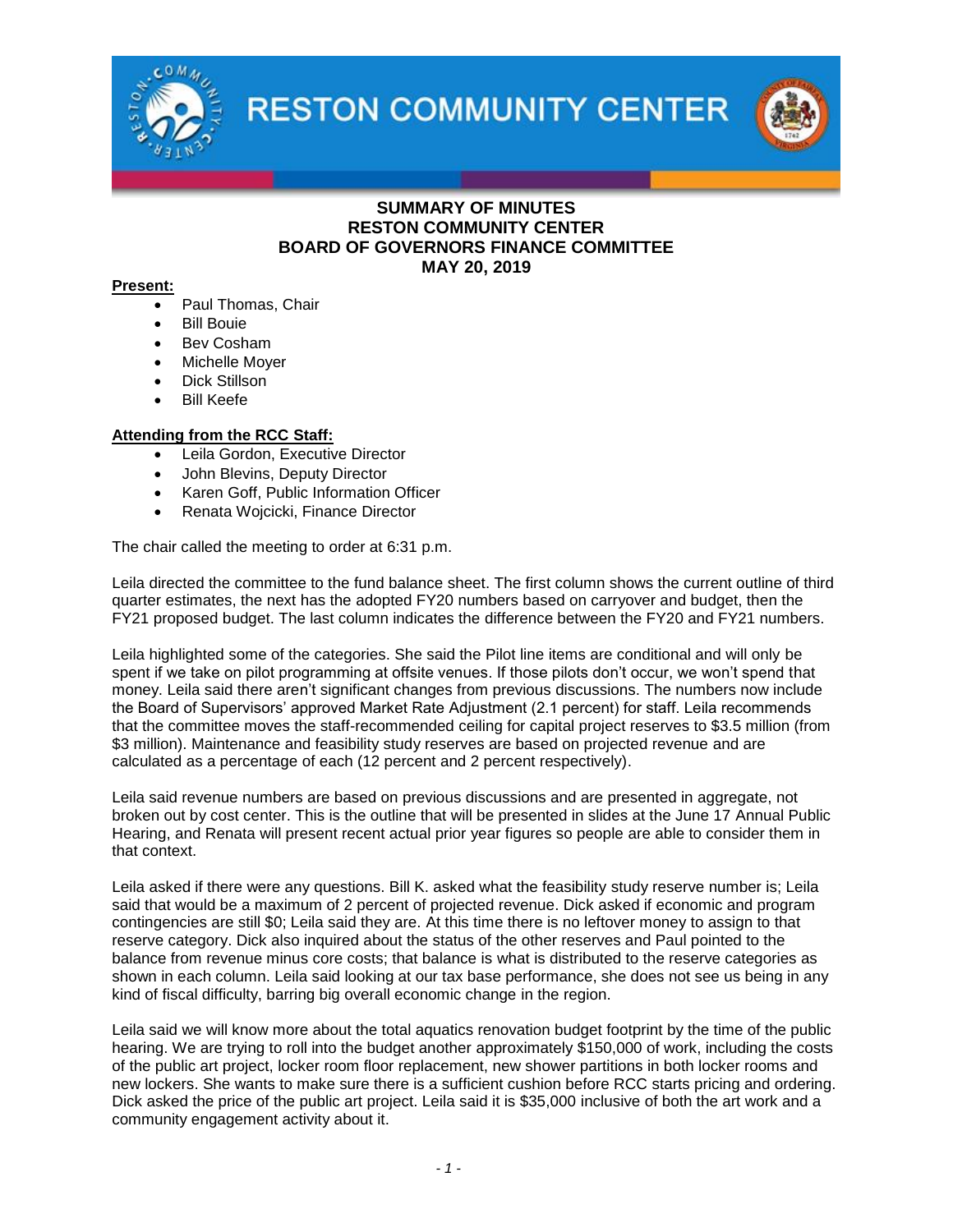# May 20, 2019 Board of Governors Finance Committee Meeting Minutes

Michelle asked about the numbers in the revised column. Leila said we had assigned about \$12,000 in revenue to the Collaboration and Outreach cost center, but we are finding that the experiences being contracted for offsite locations are more of a non-revenue marketing nature as they are brief workshopstyle tastes of RCC programming. In addition, that cost center programs many of the offsite Opportunity Neighborhood social and enrichment events which also have no fees associated with them. We are similarly decreasing the revenue estimate for Lifelong Learning because more free programming is being offered in that cost center, particularly educational seminars for older adults. We are seeing growth in use of fee waivers for summer camps, which displaces some revenue for the Youth/Teen cost center. In Fitness and Wellness there is increasing demand and revenue. We increased personnel and contract money to make sessions longer and reduce the gap between fall and winter programs for that cost center as a result.

Dick asked about sponsorships. When RCC sponsors an activity, how do we determine how much we put in compared to other sponsors? Leila said the events publish an offering package for sponsorship levels. As outlined in our Operating Guidance Memorandum, we pick a contribution level based on our relationship, the marketing benefit, visibility and other factors. For the Northern Virginia Fine Arts Festival (NVFAF), our level was \$25,000. We were listed on the street overhead banner, website and marketing materials. Dick asked if levels are negotiated. Bill B. and Michelle said no, it is a predetermined amount, and all nonprofits do this in order to avoid negotiation and provide distinct benefits.

Dick asked about the performance that RCC programmed for the NVFAF. Leila said that is separate from the sponsorship. Dick asked why RCC did not get credit. Leila said it was on the signage and in press releases. But in articles, such as the one in the Washington Post, it is up to the reporter what they want to include. We can't control mentions in earned media, but at the program sites for the performances the announcements were very carefully made to provide RCC credit for presenting the dancers.

Leila said she hopes to have the draft public hearing slides available for the June 3 Board meeting. She will not be there. John will have the materials, which will hopefully be about 16-20 slides. Paul asked if the board can review them prior to the public hearing; Leila said they can. Dick said there may be questions from citizens about the FY21 Capital Projects. Leila said those slides will be broken down by project and not presented as a lump sum.

Bill K. asked if there are photos of the aquatics renovation. Leila said it is still dirt, but she has a good photo of aggregate amounts of materials that have been sent for recycling. Bill K. suggested it would be good to have boards of the project design and progress to date available at the hearing.

Leila suggested the committee make a motion to increase the Capital Project Reserve ceiling to \$3.5 million. Dick made a motion to increase the ceiling. Bill B. seconded the motion. The motion was passed unanimously and will be voted on by the whole board in June.

Leila directed the committee to the month-end (April) financial documents.

#### **Revenue**

Leila said this category now includes summer camps and the new facility rental season. As a result, it looks as though we have made a lot more revenue than projected. Those numbers are in red, and after the new fiscal year begins on July 1, they will get reversed in order to assign the revenue to the correct fiscal year. Our investment interest account is doing remarkably well. Performing Arts revenue from the online sales of tickets shows positively given we hadn't made a revenue projection for that without having a reliable history upon which to base a projection. More people are ordering tickets online.

Paul left the meeting at 6:55 p.m.

Dick asked about Facility Rental revenue. Leila said it is not all FY19 revenue as some of it will be part of FY20. Leila pointed to missed target numbers in aquatics after a downturn in drop-in programs and classes, as well as the pool closing for renovation. Community Events extra revenue is real. Michelle asked about the sale of the pool slide. Leila said we sold it to Reston Association for \$3,000 (along with \$1,000 in other materials), which was a 33 percent recovery of the slide's original cost.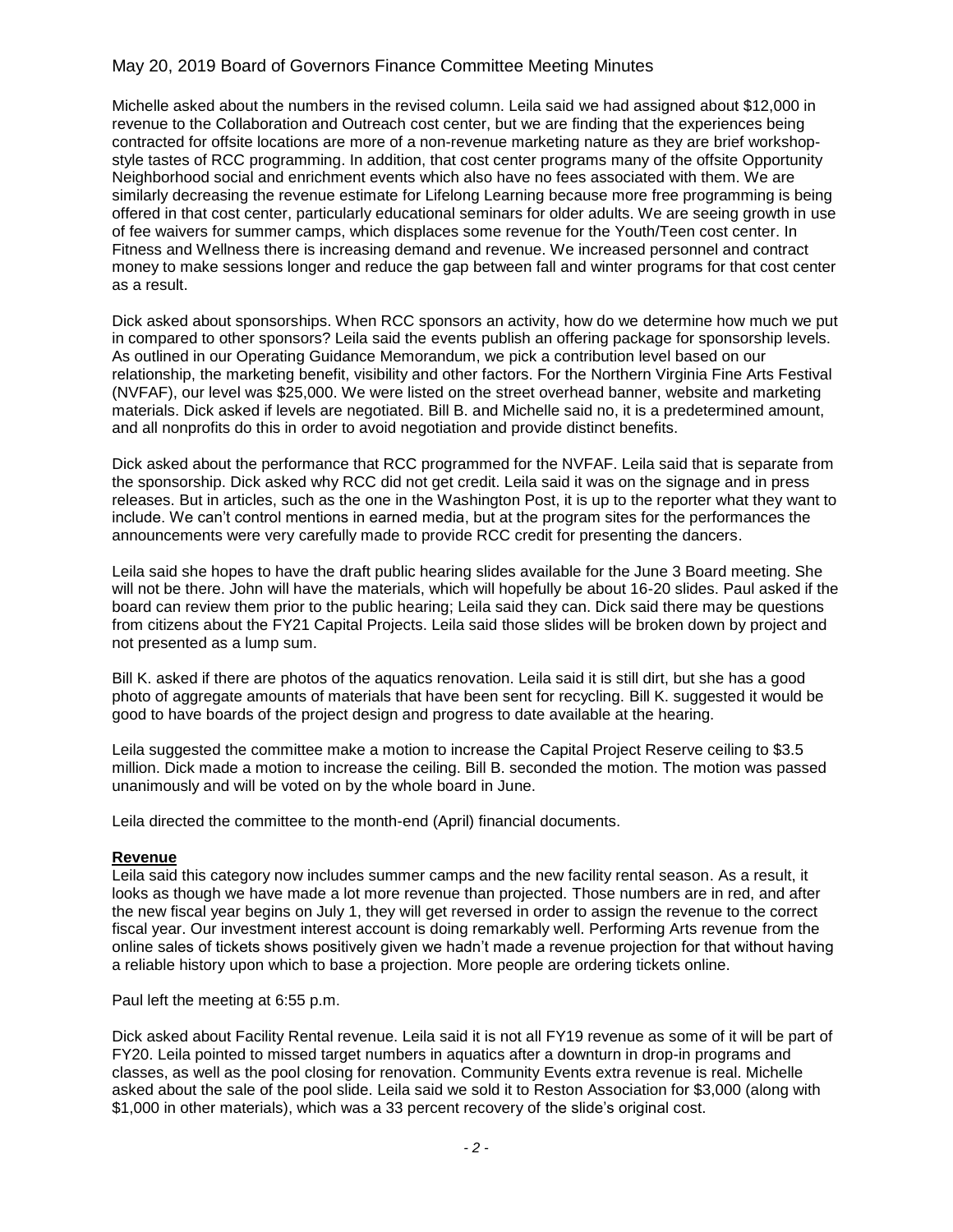# May 20, 2019 Board of Governors Finance Committee Meeting Minutes

## **Personnel**

Leila said we are spending at expected levels. We are practically fully staffed. We will do interviews for the facility services position soon. There are three applicants, including Brian Gannon. We are saving some money while Ricki Marion is on part-time status as executive assistant. Depending on how much she enjoys her role here, there may be a promotional opportunity advertised in June or July for that position or we may advertise it to a broader audience. Dick asked about the reallocated booking numbers. Leila said we reallocated money to Customer Service to fund the Billing and Reconciliation clerk position. Dick asked if the IT numbers included the website redesign. Leila said that project will not show up until FY20 and it will be covered in the operating expense category of the budget.

## **Operating**

Leila said we are getting closer to the end of FY19. We will be seeing numbers in Year-to-Date (YTD) go up as encumbrances are spent down. The numbers are balancing closer to budget targets as we begin to close out Purchase Orders. She pointed out the red number in the Board line, which represents the entire cost of the community survey (\$89,000) being loaded against that cost center. Dick asked about \$70,000 in maintenance and whether that is scheduled. Leila said probably not, but when we did the third quarter budget we identified about \$400,000 that would be unspent in aggregate for the agency at the end of the year. Michelle said maintenance is pretty much on target. Leila said we are going to see some savings in utilities due to the pool being closed. That could also be true for part of the next fiscal year, but we don't know energy costs or water costs of the new pools, so an overall savings will be harder to predict for FY20's utility costs.

## **Capital Projects**

Leila said we are done with the carpet installation at Hunters Woods. The solar panels and rooftop energy unit continue to carryover. It is likely we will be in a power purchase agreement on solar panels; we had a great proposal three years ago and it has been hard to wait for the county to get caught up to our work on this effort. The county said the RFP will be wrapped up this summer, so it likely will be next summer before RCC will see the project come to fruition. The audio-visual upgrades are complete for FY19. The Lake Anne gallery improvements are nearly complete. The theatre floor repairs are done, with some warranty work pending. We are continuing LED lighting replacements; some of that will continue into FY20. She advised the committee not to panic over aquatics renovation numbers. The YTD represents costs of the architect, contractor and contingencies total projected costs as those purchase orders are loaded against that line item. The numbers will move from one column to the other as we move forward through the project.

Dick asked what happens next. Leila said the motion for reserves goes to the board. The staff will continue to prepare the public hearing materials on the basis of the estimates and projects already reviewed by the committee. Dick asked when the board can see what will be presented to the public. Leila said likely at the June 3 meeting, but her preference would be not to include it in the board package as it will be presented to the public on June 17. The draft of the slides and the accompanying notes will be shared with the Board on June 3, and with their comments, revised as needed to present to the public at the hearing. Before the hearing, Leila will circulate the final version of the slides and notes to the Board members. Leila reminded the committee the public hearing is June 17 at 6:30 p.m.

There being no further business, Vice Chair Bill B. adjourned the meeting at 7:10 p.m.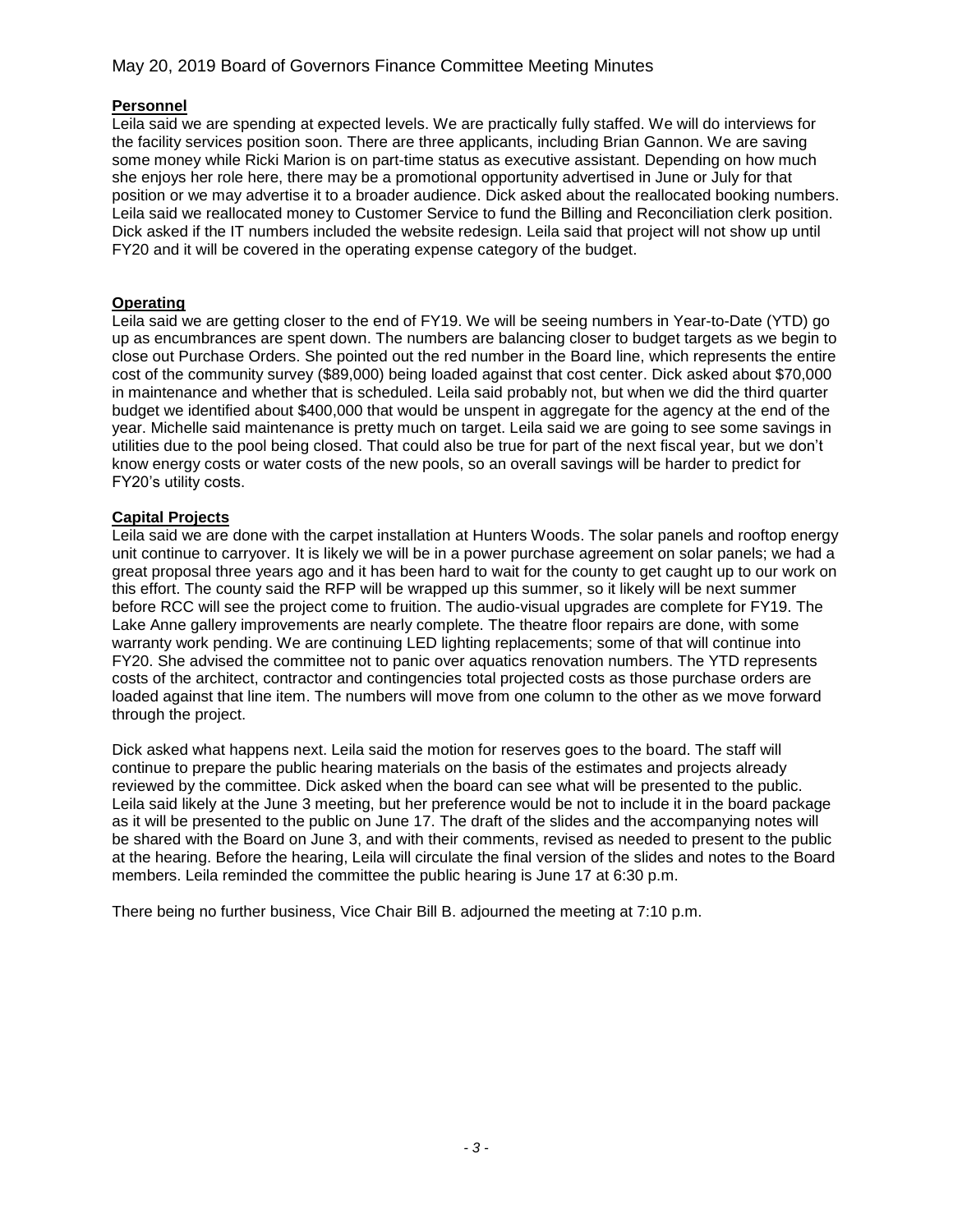|  |  | FY21 Budget and Fund Balance Estimate using 3rd Quarter FY19 Y-End Projections |
|--|--|--------------------------------------------------------------------------------|
|  |  |                                                                                |

|                                                             | <b>FY19</b><br><b>Estimate</b><br>By RCC | <b>FY20</b><br>Adopted + |                 |                |
|-------------------------------------------------------------|------------------------------------------|--------------------------|-----------------|----------------|
|                                                             | <b>Staff</b>                             | Pilot +                  |                 | FY21 vs        |
|                                                             | @FY19 3rd                                | <b>FY/19</b>             | <b>FY21</b>     | <b>FY20</b>    |
| <b>FUND STATEMENT</b>                                       | Qtr                                      | <b>Carryover</b>         | <b>Proposed</b> | <b>Revised</b> |
| <b>Estimated Beginning Balance (incl FY16 savings)</b>      | 7,851,670                                | 2,088,621                | 1,985,132       | 103,489        |
| Revenue:                                                    |                                          |                          |                 |                |
| <b>Taxes</b>                                                | 7.933.739                                | 7,933,739                | 8,505,019       | 571,280        |
| Interest                                                    | 71.927                                   | 15.870                   | 15,870          | $\Omega$       |
| Vending                                                     | 1,600                                    | 1,600                    | 1,600           | ∩              |
| Aquatics                                                    | 106,292                                  | 236,516                  | 350,008         | 113,492        |
| L&L                                                         | 337,048                                  | 430,896                  | 397,040         | $-33,856$      |
| Rental                                                      | 167,535                                  | 171,875                  | 173,000         | 1,125          |
| Arts and Events                                             | 334,568                                  | 347,681                  | 360,994         | 13,313         |
| Pilot / Tax Revenue @ FY19 Carryover                        |                                          | 452,148                  |                 | $-452, 148$    |
| <b>Total Revenue</b>                                        | 8,952,709                                | 9,590,325                | 9,803,531       | 213,206        |
| <b>Total Available</b>                                      | 16,804,379                               | 11,678,946               | 11,788,663      | 316,695        |
| Expenditures:                                               |                                          |                          |                 |                |
| Personnel Services*                                         | 5,163,890                                | 5,924,777                | 6,198,138       | 273,361        |
| Pilot Personnel Request @ FY19 Carryover                    |                                          | 118,253                  |                 | $-118,253$     |
| Operating Expenses*                                         | 2,703,460                                | 3,039,803                | 3,110,610       | 70,807         |
| Pilot Oper Request @ FY19 Carryover                         |                                          | 384,981                  |                 | $-384,981$     |
| <b>Subtotal Personnel &amp; Operating</b>                   | 7,867,350                                | 9,467,814                | 9,308,748       | $-159,066$     |
| Capital Projects & Equipment                                |                                          | 226,000                  | 308,000         | 82,000         |
| Carryover of Current Capital Projects Funding Balance       | 6,848,408                                |                          |                 |                |
| <b>Total Capital Projects</b>                               | 6,848,408                                | 226,000                  | 308,000         | 82,000         |
| <b>Total Disbursements</b>                                  | 14,715,758                               | 9,693,814                | 9,616,748       | $-77,066$      |
| <b>Ending Balance</b>                                       | 2,088,621                                | 1,985,132                | 2,171,915       | 393,761        |
| Capital Project Reserve <sup>5 (3.5 mln)</sup>              | 835,242                                  | 642,487                  | 799,420         | 156,934        |
| Maintenance Reserve 12% of curr revenue                     | 1,074,325                                | 1,150,839                | 1,176,424       | 25,585         |
| Feasibility Study Reserve 2%                                | 179,054                                  | 191,807                  | 196,071         | 4,264          |
| Economic and Program Contingency <sup>(up to 3.5 mln)</sup> |                                          |                          | 0               | $\mathbf 0$    |
| <b>Unreserved Balance</b>                                   | $\mathbf{0}$                             | 0                        | $\mathbf 0$     | $\bf{0}$       |
| Tax Rate per \$100 of Assessed Value                        |                                          |                          |                 |                |
| Revenue less Expenses excluding capital projects            | 1,085,359                                | 122,511                  | 494,783         | 372,272        |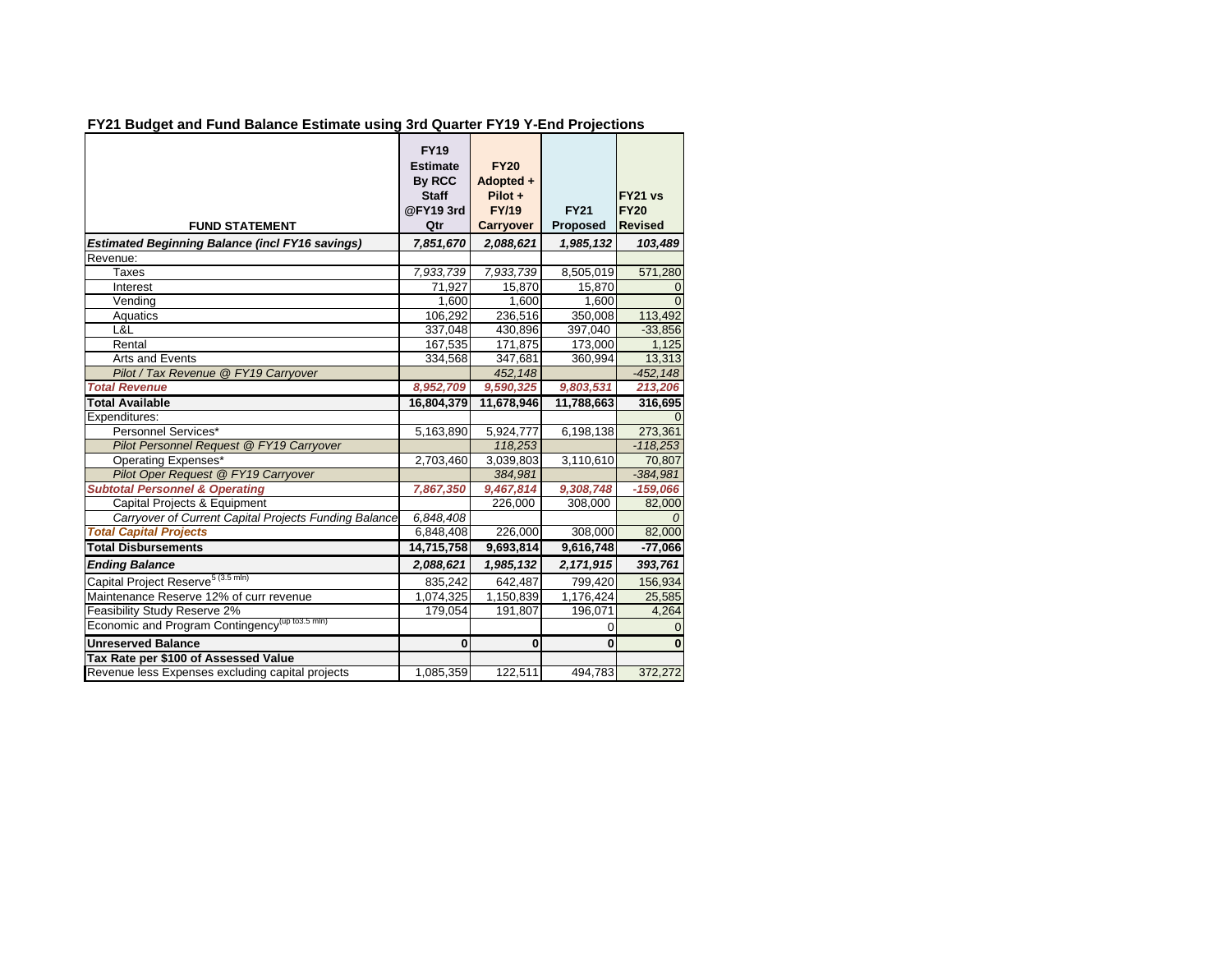#### Reston Community Center Revised Budget vs Actuals Worksheet 30-Apr-19 **100%/12\*10 mos=83.30%**

|                                 | FY19 Funding FY18 |                  | <b>FY19</b><br><b>Adopted</b> | <b>Revised</b><br><b>FY19</b> |         |            | <b>REMAINING</b> | % Budget        |
|---------------------------------|-------------------|------------------|-------------------------------|-------------------------------|---------|------------|------------------|-----------------|
| <b>Personnel Expenses</b>       | Reallocation      | <b>Carryover</b> | Funding                       | <b>Budget</b>                 | Apr     | <b>YTD</b> | <b>BALANCE</b>   | <b>Used Ytd</b> |
| Administration                  | (7, 179)          |                  | 640,662                       | 633,483                       | 30,805  | 397,411    | 236,072          | 62.73%          |
| 2 Booking                       | (50, 921)         |                  | 213,938                       | 163,017                       | 12,105  | 129,093    | 33,924           | 79.19%          |
| 3 Comptroller                   |                   |                  | 431,792                       | 431,792                       | 33,209  | 341,991    | 89,801           | 79.20%          |
| 4 Customer Service              | 58,100            |                  | 548,102                       | 606,202                       | 43,722  | 442,545    | 163,657          | 73.00%          |
| 5 Facility Engineer             |                   |                  | 173,751                       | 173,751                       | 9,462   | 96,462     | 77,289           | 55.52%          |
| 6 Maintenance                   |                   |                  | 388,586                       | 388,586                       | 27,769  | 282,071    | 106,515          | 72.59%          |
| $7$ IT                          |                   |                  | 140,595                       | 140,595                       | 10,534  | 107,579    | 33,016           | 76.52%          |
| 8 Media/Sponsorships            |                   |                  | 426,196                       | 426,196                       | 31,469  | 310,665    | 115,531          | 72.89%          |
| 9 Community Partnerships        |                   |                  |                               |                               |         | 0          | 0                | 0.00%           |
| 10 Performing Arts              |                   |                  | 558,307                       | 558,307                       | 41,345  | 421,240    | 137,067          | 75.45%          |
| 11 Aquatics                     |                   |                  | 494,029                       | 494,029                       | 27,948  | 433,803    | 60,226           | 87.81%          |
| 12 L&L Fitness                  |                   |                  | 205,815                       | 205,815                       | 15,954  | 156,838    | 48,977           | 76.20%          |
| 13 L&L Admin                    |                   |                  | 268,636                       | 268,636                       | 18,313  | 195,725    | 72,911           | 72.86%          |
| 14 L&L Youth/Teen               |                   |                  | 230,012                       | 230,012                       | 11,396  | 189,360    | 40,652           | 82.33%          |
| 15 L&L Lifelong Learning        |                   |                  | 199,576                       | 199,576                       | 13,541  | 105,004    | 94,572           | 52.61%          |
| 16 L&L Collab & Outreach        |                   |                  | 106,092                       | 106,092                       | 8,036   | 77,035     | 29,057           | 72.61%          |
| 17 Community Events             |                   |                  | 148,151                       | 148,151                       | 10,963  | 106,733    | 41,418           | 72.04%          |
| 18 Arts Education               |                   |                  | 353,669                       | 353,669                       | 23,035  | 266,634    | 87,035           | 75.39%          |
| <b>Total Personnel Expenses</b> | $\overline{0}$    |                  | 0 5,527,909                   | 5,527,909                     | 369,608 | 4,060,188  | 1,467,721        | 73.45%          |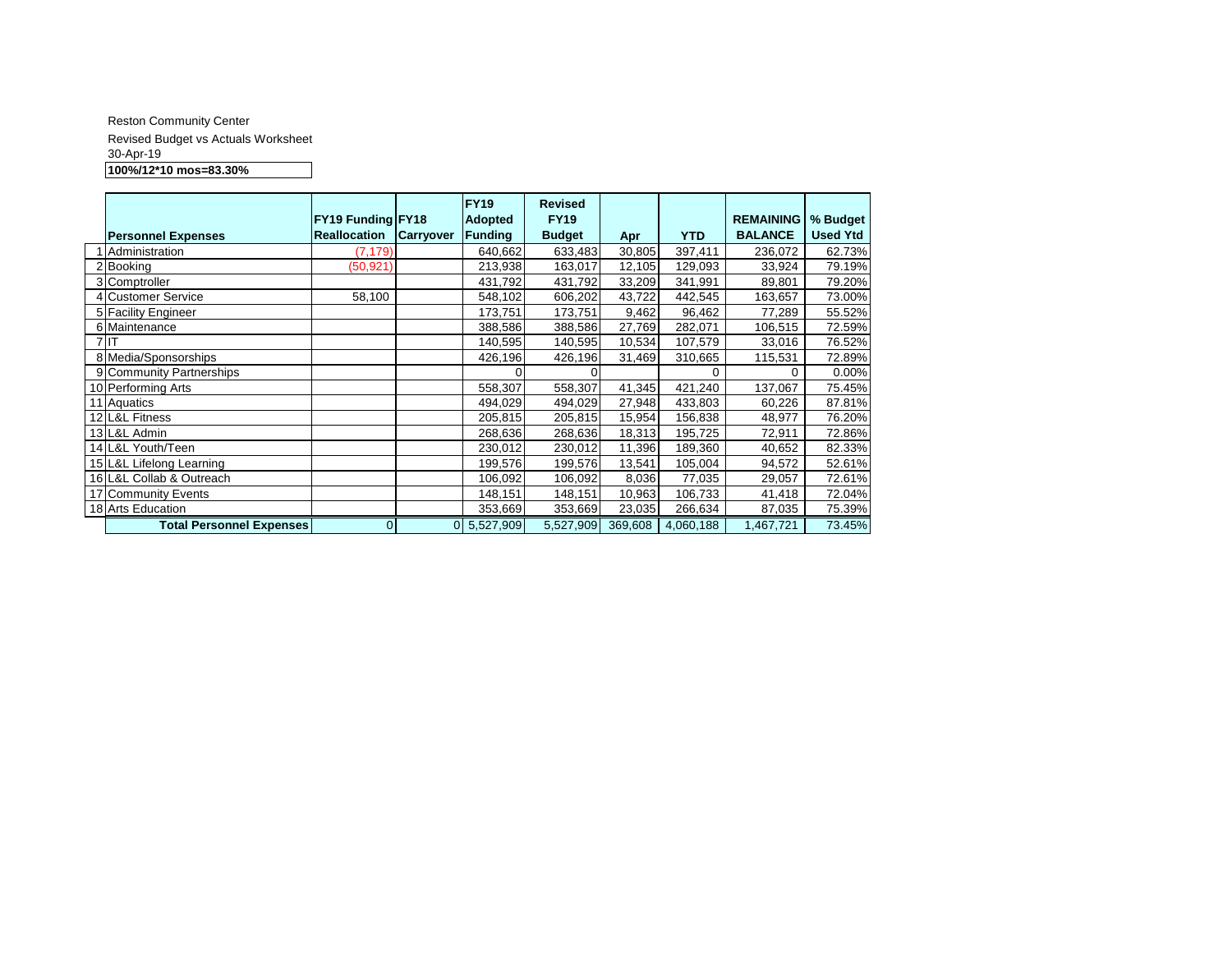#### Reston Community Center Revised Budget vs Actuals Worksheet 30-Apr-19 **100%/12\*10 mos=83.30%**

|                                   | <b>FY19 Funding FY18</b> |                  | FY <sub>19</sub><br><b>Adopted</b> | <b>Revised</b><br><b>FY19</b> |         |            | <b>REMAINING</b> | % Budget        |
|-----------------------------------|--------------------------|------------------|------------------------------------|-------------------------------|---------|------------|------------------|-----------------|
| <b>Operational Expenses</b>       | <b>Reallocation</b>      | <b>Carryover</b> | Funding                            | <b>Budget</b>                 | Apr     | <b>YTD</b> | <b>BALANCE</b>   | <b>Used Ytd</b> |
| 1 Administration                  |                          |                  | 63,400                             | 63,400                        | 120     | 25,919     | 37,481           | 40.88%          |
| 2 Board                           |                          |                  | 57,820                             | 57,820                        | 795     | 137,855    | (80, 035)        | 238.42%         |
| 3 Booking                         |                          |                  | 97,088                             | 97,088                        | 10,846  | 86,183     | 10,905           | 88.77%          |
| 4 Comptroller//LA Lease/Admin     |                          |                  | 361,453                            | 361,453                       | 2,454   | 316,953    | 44,500           | 87.69%          |
| 5 Customer Service                |                          |                  | 1,000                              | 1,000                         |         | 891        | 109              | 89.14%          |
| 6 Facility Engineer               |                          |                  | 165,584                            | 165,584                       | 7,783   | 93,092     | 72,492           | 56.22%          |
| 7 Maintenance                     |                          |                  | 420,164                            | 420,164                       | (66)    | 355,551    | 64,613           | 84.62%          |
| 8 <sub>IT</sub>                   |                          |                  | 98,500                             | 98,500                        | 123     | 72,268     | 26,232           | 73.37%          |
| 9 Media/Sponsorships              |                          | 1,600            | 452,961                            | 454,561                       | 11,846  | 360,755    | 93,806           | 79.36%          |
| 10 Community Partnerships         |                          |                  | 135,000                            | 135,000                       |         | 131,304    | 3,696            | 97.26%          |
| 11 Performing Arts                |                          |                  | 293,255                            | 293,255                       | 10,269  | 265,302    | 27,953           | 90.47%          |
| 12 Aquatics                       |                          |                  | 10,400                             | 10,400                        | 270     | 11,053     | (653)            | 106.28%         |
| 13 L&L Fitness                    |                          |                  | 25,176                             | 25,176                        | 100     | 12,368     | 12,808           | 49.13%          |
| 14 L&L Admin                      |                          |                  | 6,100                              | 6,100                         | (40)    | 3,376      | 2,724            | 55.34%          |
| 15 L&L Youth/Teen                 |                          |                  | 182,009                            | 182,009                       | 6,846   | 174,746    | 7,263            | 96.01%          |
| 16 L&L Lifelong Learning          |                          |                  | 115,909                            | 115,909                       | 4,038   | 78,021     | 37,888           | 67.31%          |
| 17 L&L Collab & Outreach          |                          |                  | 21,300                             | 21,300                        | 1,688   | 10,368     | 10,932           | 48.68%          |
| 18 Community Events               |                          | 9,000            | 174,337                            | 183,337                       | 51,245  | 197,084    | (13, 747)        | 107.50%         |
| 19 Arts Education                 |                          |                  | 84,421                             | 84,421                        | 1,102   | 46,427     | 37,994           | 54.99%          |
| <b>Total Operational Expenses</b> |                          |                  | 10,600 2,765,877                   | 2,776,477                     | 109,416 | 2,379,516  | 396,961          | 85.70%          |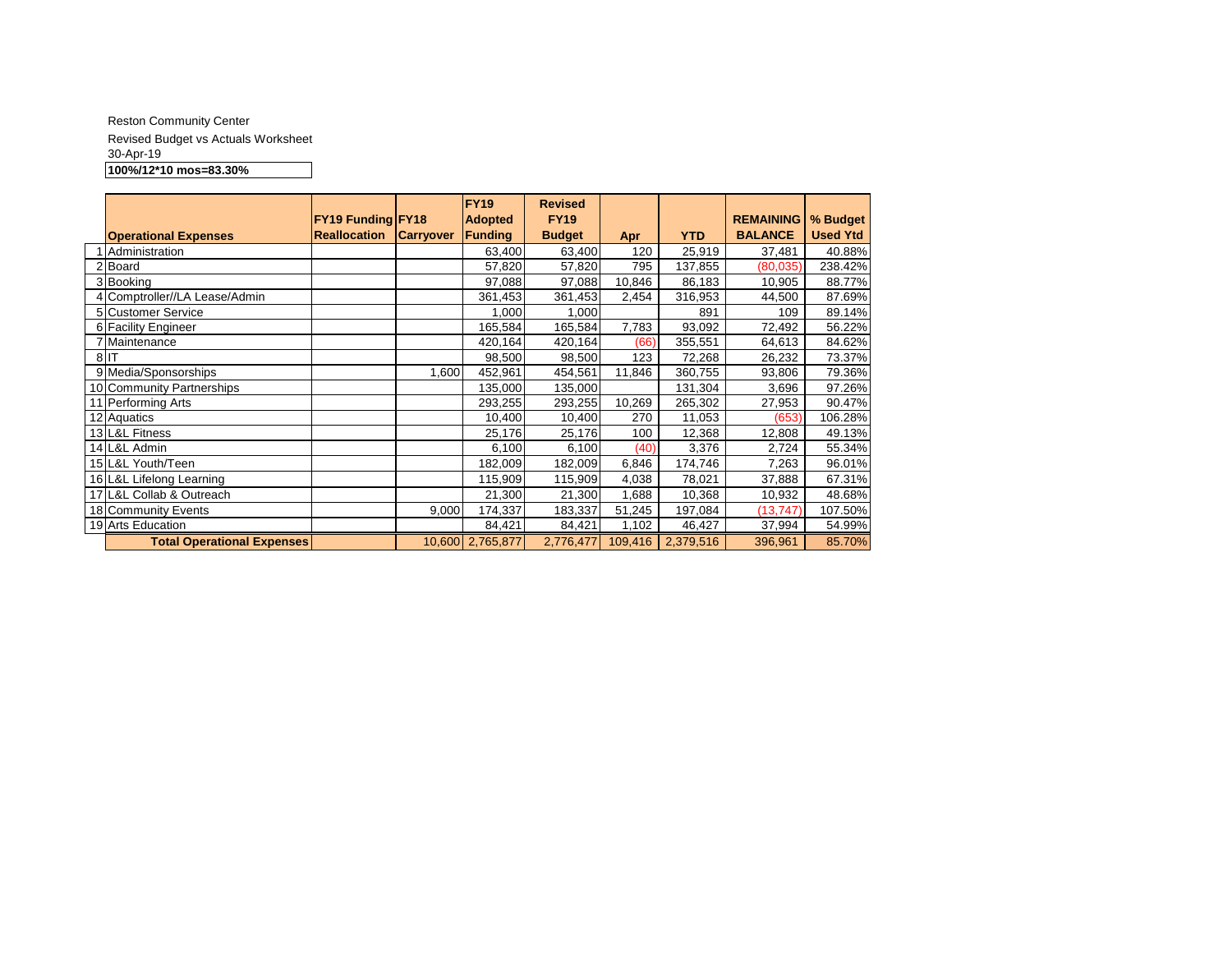Reston Community Center Revised Budget vs Actuals Worksheet 30-Apr-19 **100%/12\*10 mos=83.30%**

| Capital Proj. Desc. & Number/Cap<br>Equip.                          | <b>FY19 Funding FY18</b><br><b>Reallocation</b> | <b>Carryover</b>     | <b>FY19</b><br><b>Adopted</b><br><b>Funding</b> | <b>Revised</b><br><b>FY19</b><br><b>Budget</b> | Apr     | <b>YTD</b>           | <b>REMAINING</b><br><b>BALANCE</b> | % Budget<br><b>Used Ytd</b> |
|---------------------------------------------------------------------|-------------------------------------------------|----------------------|-------------------------------------------------|------------------------------------------------|---------|----------------------|------------------------------------|-----------------------------|
| 1 RCC Improvements CC-000001                                        | (60,000)                                        | 344,007              |                                                 | 284,007                                        | 8,596   | 10.365               | 273,642                            | 3.65%                       |
| 2 RCC Facility Enhcmnts. CC-000002                                  | 15.000                                          | 30,000               | 01                                              | 45,000                                         |         | 33.734               | 11.266                             | 74.96%                      |
| 3 Theatre Enhancements CC-000008<br>4 RCC Natatorium Reno CC-000009 | 45,000                                          | 282,408<br>6,191,993 | 0                                               | 282,408<br>6,236,993                           | 43,292  | 181.878<br>5,785,732 | 100,530<br>451,261                 | 64.40%<br>92.76%            |
| PA Capital Equipment                                                |                                                 |                      |                                                 | 10,600                                         |         | 10,590               | 10                                 | 99.91%                      |
| <b>Total Capital Expenses</b>                                       |                                                 | 6,848,408            | $\Omega$                                        | 6,859,008                                      | 51,888  | 6,022,299            | 836,709                            | 87.80%                      |
| <b>Total RCC Expenditures</b>                                       | 0                                               | 6,859,008            | 8,293,786                                       | 15,163,394                                     | 530,911 | 12,462,003           | 2,701,391                          | 82.18%                      |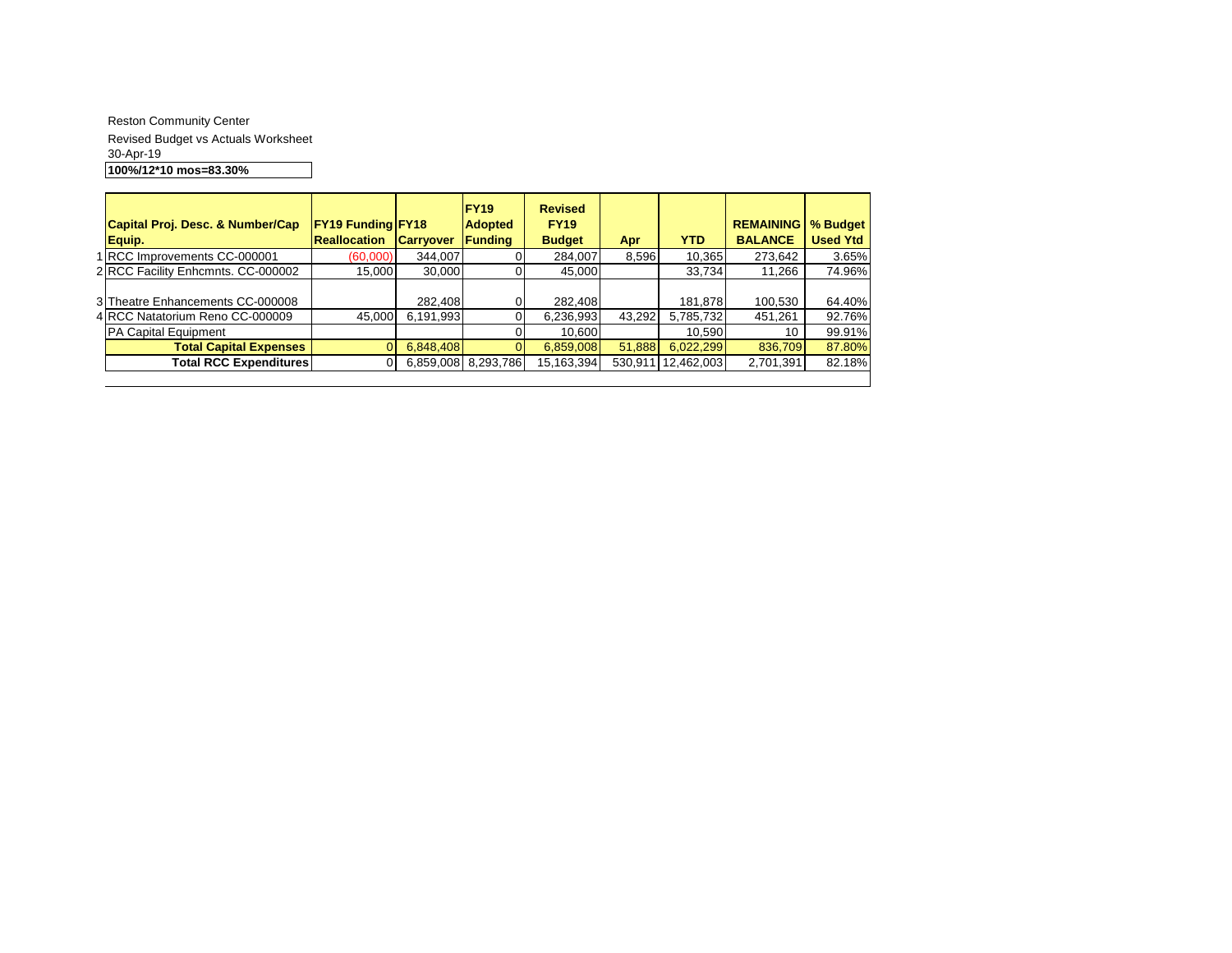Reston Community Center

Revised Budget vs Actuals Worksheet

30-Apr-19

**100%/12\*10 mos=83.30% Revenue FY19 Funding FY18 Reallocation Carryover FY19 Adopted Funding Revised FY19 Budget Apr YTD (does not incl. Fee Waiver amounts) REMAINING BALANCE YTD % actual YTD Fee waiver (unrealized revenue)** 1 Administration: Taxes 381,764 7,551,975 7,933,739 4,617 7,898,876 34,863 99.56% Interest 3,000 3,000 13,221 129,965 (126,965) 4332.17% Vending 1,600 1,600 0 798 802 49.86% Vending 1,600 0 798 802 49.86% Facility Rental 171,875 171,875 27,968 207,542 (35,667) 120.75% Equipment Sale 0 0 0 3,047 (3,047) 0.00% 2 Performing Arts-Theatre Admiss. 55,854 55,854 1,450 51,130 4,724 91.54% 40 3 PA Theatre Rental 42,575 42,575 338 54,031 (11,456) 126.91% 4 PA Misc Revenue 200 229 229 4,128 (4,128) 0.00% 5 PA Equip. Sale Revenue **1** 1 0 0 0 999 (999) 0.00% 6 PA Cultural Activities/ Arts Org 0 0 8,119 12,956 (12,956) 0.00% 7 Aquatics Classes/drop-in 134,000 134,000 -182 86,526 47,474 64.57% 14,661 8 Aquatics Rental 15,000 15,000 15,000 14,425 575 9 Aquatics Equipment Sale Revenue 0 0 4,000 4,000 (4,000) 0.00% 10 L&L Fitness 120,000 120,000 2,333 116,139 3,861 96.78% 4,248 11 L&L Youth/Teen 186,716 | 186,716 | 186,716 | 186,716 | 3,467 | 248,294 | (61,578) 132.98% | 125,791 12 L&L Lifelong Learning 101,000 101,000 101,000 101,000 1,278 59,312 41,688 58.72% 31,331 13 L&L Collab & Outreach 12,000 12,000 211 2,239 9,761 18.66% 88 14 Community Events 1.1 2.637 | 2.637 | 3,338 3,338 | 3,338 | 5,975 | 3,975 | 2,637 | 179.00% 15 Arts Education 220,139 220,139 1,966 279,547 (59,408) 126.99% 11,962 **Total RCC Revenue 188,121** 0 381,764 8,619,072 9,000,836 69,047 9,179,928 -179,092 101.99% 188,121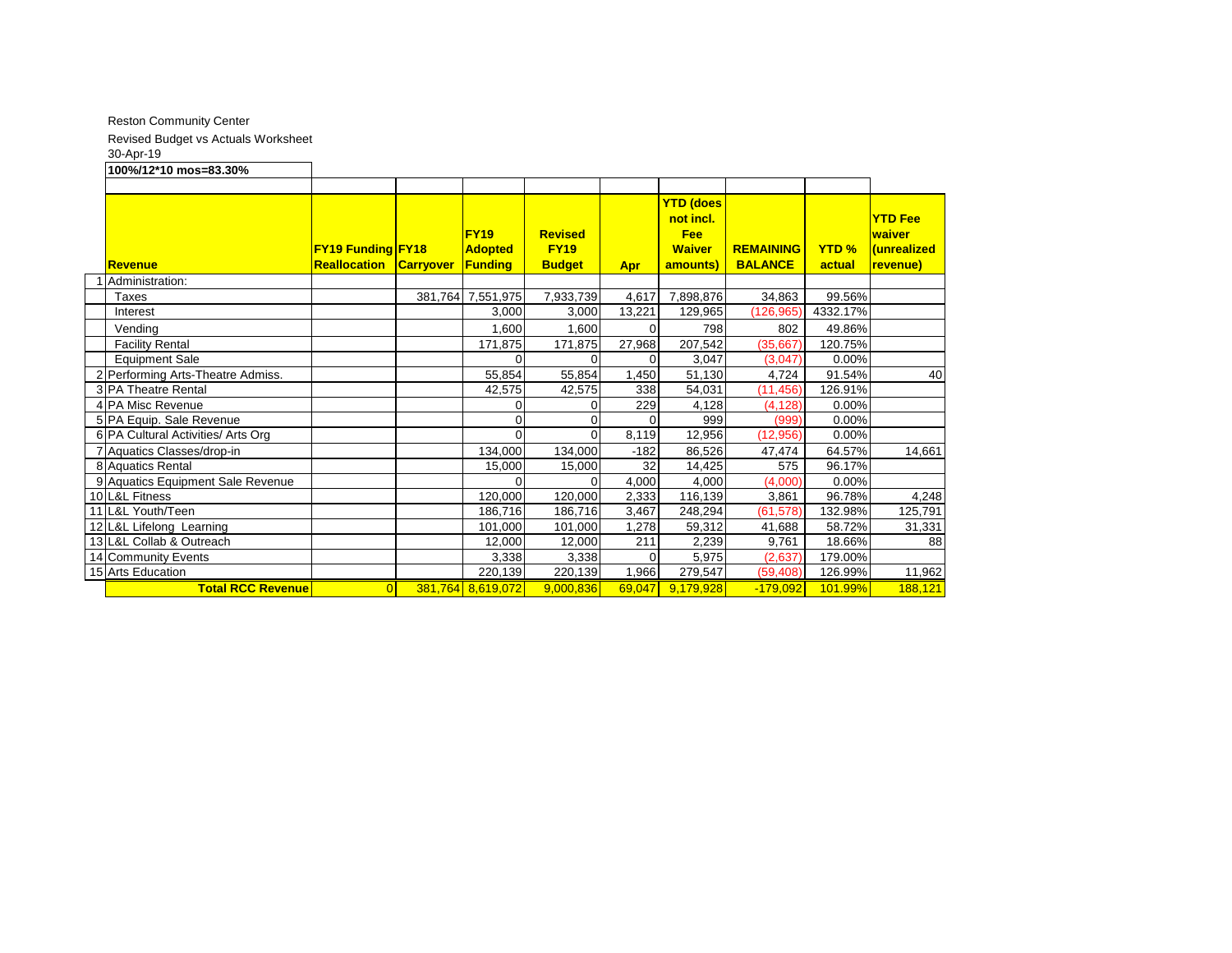**Revenue comment**

**s:**

**General Notes:** A \$381,764 increase to the FY19 projected tax revenue estimate was requested at FY18 Carryover submission. Generally speaking, the program revenue accumulation is falling short of our projections. Summer 2019 (FY20) camp registration started February 1, 2019. The facility rental season (September, 2019 through August, 2020) began booking reservations in March, 2019. Therefore, FY19 Arts Education, Youth/Teen and Facility Rental revenue totals will be distorted; FY20 revenue will be reversed in June.

- 1. **Administration:** The Administration revenue includes tax, interest and facility rental revenues. Facility rental revenue is combined T-Mobile antenna and room rental revenue. We have collected 99.56% of tax revenue, 120.75% of estimated Facility Rental revenue (which also includes T-Mobile antenna revenue) and 4,332.17% of estimated interest revenue. Collection of interest is dependent on investment procedures approved by the County Investment Committee. The investment income is commensurate with the current rates of return including repurchase agreements, commercial paper, short term bills and notes.
- 2. **Performing Arts Theatre Admission:** Theatre admission ticket sales from Professional Touring Artist Series shows went on sale August 1st .
- 3. **Performing Arts Theatre Rental:** Theatre rental payments are made on an irregular schedule depending on when performances occur.
- 4. **Performing Arts Misc. Revenue:** Revenue from processing fees for online ticketing; terms negotiated with Tickets .com return a small amount to RCC. Revenue from this stream was not projected for FY19 as there was little predictive data upon which to base the estimate.
- 5. **Performing Arts Equipment Sale:** Auctioned equipment sale proceeds; no revenue is predicted for this category as we can't be sure that surplus equipment will sell.
- 6. **Performing Arts Cultural Activities/Arts Organizations:** The community arts box office "receipts and payments" clearing line.
- 7. **Aquatics Classes/drop-in:** Year-to-date revenue represents daily gate fees, summer and fall program registration revenue. Revenue is not keeping pace with projected participation levels; there are anticipated savings in Personnel that will offset that. No further revenue for FY19 is anticipated for this line item/cost center.
- 8. **Aquatics Rental:** Represents natatorium rental payments.
- 9. **Aquatics Equipment Sale:** Aquatics slide sale proceeds.
- 10. **Fitness:** Year-to-date amount includes summer, fall and winter/spring program registration revenue.
- 11. **Youth/Teen:** Year-to-date amount includes summer 2018, fall, winter/spring, and summer 2019 (FY20) camp program registration revenue. Most of this cost center's revenue is realized during the summer. Fee waiver program participation in this cost center is significant. It's anticipated that the revenue target will not be reached as a consequence of the offset to revenue potential represented by fee waiver participation in summer of 2018.
- 12. **Lifelong Learning:** Year-to-date amount includes summer, fall and winter/spring program registration revenue. Fee waiver participation in this cost center's offerings is increasing. It may inhibit our ability to reach the actual revenue target for the cost center.
- 13. **Collaboration & Outreach:** The Director position was filled at the end of FY17 and the programming is continuing to evolve. Given particulars of staffing for this year, it is likely this revenue projection will be reached. We are shifting from a revenue-producing model for this cost center to one that is more focused on participation, location establishment and marketing of RCC. To achieve those objectives, programming is being offered as "samples" of RCC without fees being charged in many cases.
- 14. **Community Events:** Revenue is collected from booth fees associated with the Reston Multicultural Festival and MLK luncheon ticket sales.
- 15. **Arts Education:** Year-to-date amount includes summer 2018, fall, winter/spring, and summer 2019 (FY20) camps program registration revenue. Summer revenues from LARK and YAT contribute significantly to this cost center's revenue.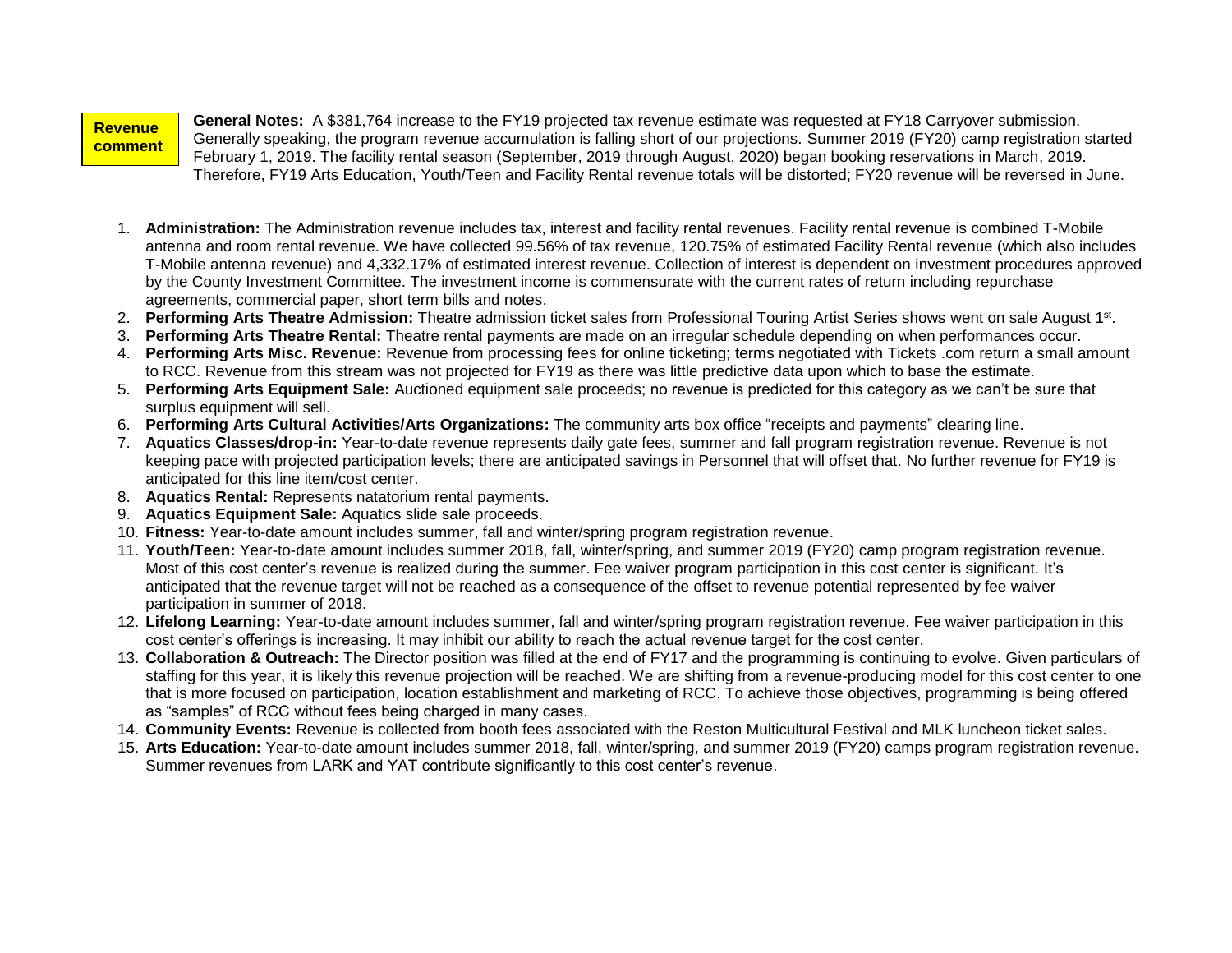#### **Personnel Expenses:**

**General Notes:** Payroll posting lags two weeks behind the calendar; therefore, the percent of the year elapsed and the percent of the budget expended will not align. Summer personnel costs also reflect the fact that there is a split typically for pay period 14 that requires accounting for personnel costs that belong in the prior fiscal year and those that belong in the current fiscal year. Typically – because of our programming calendar – we get a fairly true picture of the personnel costs related to summer and fall programming

cycles by the end of December. Staff monitor summer camp personnel expenditures against projected expenditures on a pay period by pay period basis for Youth/Teen and Arts Education cost centers because of the larger percentage of personnel funds that will be spent in the summer for those cost centers.

- 1. **Administration:** Administration's allocated budget is typically under-spent; funding provides for \$77.5K OPEB (Other Post-Employment Benefits). The vacant Deputy Director position was filled in August 2018.
- 2. **Booking:** Personnel costs are at the expected level.
- 3. **Comptroller:** Personnel costs are at the expected level; a merit vacancy was filled in June 2018.
- 4. **Customer Service:** Personnel costs are at the expected level; a merit Billing and Reconciliation clerk position was filled in July 2018.
- 5. **Facility Engineer:** Personnel costs are at the expected level. One full time position's budget allocation was transferred from Maintenance to Engineering. This position remains vacant.
- 6. **Maintenance**: Personnel costs are at the expected level; a merit vacancy was filled mid-March 2019.
- 7. **Information Technology**: Personnel costs are at the expected level.
- 8. **Media/Sponsorships**: Personnel costs are at the expected level. The Graphic Artist III position was filled in August 2018.
- 9. **Community Partnerships:** No personnel costs are anticipated in FY19.
- 10. **Performing Arts:** Personnel costs are at the expected level.
- 11. **Aquatics**: One full time position is remaining vacant and on loan to DPWES to provide for the Aquatics renovation project management. For the remainder of the fiscal year, personnel costs will represent the cost of the assigned merit positions and a small amount of exempt position activity. Savings offsetting the lower revenue achievement will occur in the personnel category. There was a bump in payroll costs in December associated with prep for the renovation.
- 12. **Fitness**: Personnel costs are at the expected level.
- 13. **Leisure and Learning Admin**: Personnel costs are at the expected level. The vacant Leisure & Learning Director position was filled in August 2018.
- 14. **Youth/Teen**: Personnel costs are at the expected level. Personnel costs include summer camps labor costs which occur in July and August. Director estimates labor costs savings due to the use of professional contractors to run some of the specialty camps.
- 15. **Lifelong Learning:** Personnel costs are at the expected level. The vacant Lifelong Learning Director position was filled in October 2018.
- 16. **Collaboration & Outreach:** Personnel costs are at the expected levels.
- 17. **Community Events:** Personnel costs are at the expected level.
- 18. **Arts Education**: Personnel costs are at the expected level. Personnel costs include summer camps labor costs which occur in July and August.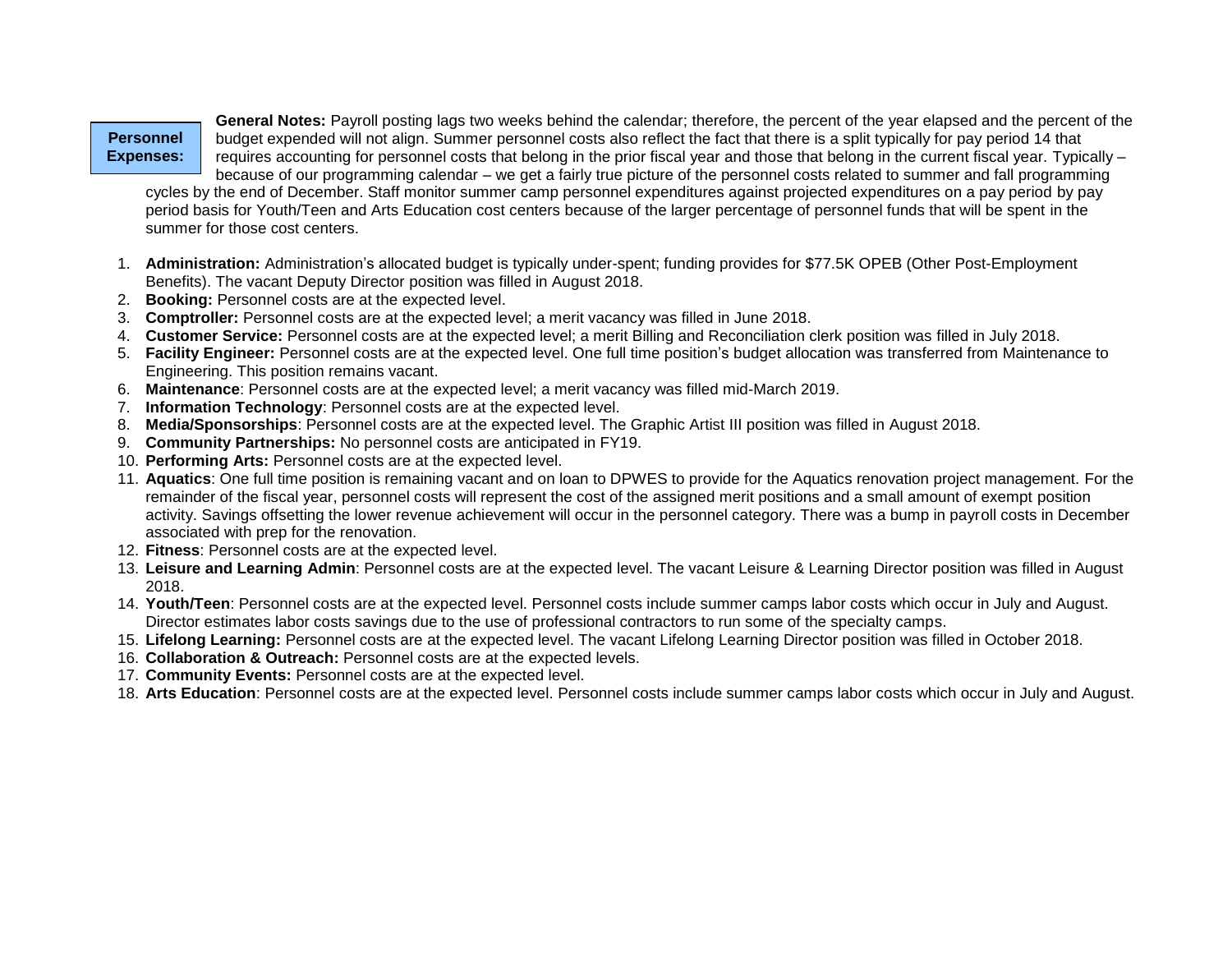#### **Operating Expenses:**

**General Notes:** Reservations for multiple-month periods for expenses and pre-paid contracts are made at the beginning of the year; funds are spent down from them. The net effect of either stand-alone expenses or spending down reserved amounts is shown in the column marked "YTD." As we get closer to the end of the year, unspent balances of contracts will be restored to the cost center balances.

- 1. **Administration:** Current month expenses and reservations/payments net are for training costs.
- 2. **Board:** Current month expenses and reservations/payments net are for subscriptions, hospitality and supplies. The large overrun is due to the assignment to this cost center of the Community Survey purchase order (approximately \$90K).
- 3. **Booking:** Current month expenses and reservations/payments net are for security, facility furniture, storage rental, and supplies.
- 4. **Comptroller/LA Lease/Admin:** Current month expenses include bank fees, DIT billing for copying costs and supplies.
- 5. **Customer Service:** No current month expenses recorded.
- 6. **Facility Engineering:** Current month expenses and reservations/payments net are facilities repair and maintenance costs.
- 7. **Maintenance:** Current month expenses and reservations/payments net are utility costs, facilities maintenance, custodial services, supplies costs, and refusal disposal costs.
- 8. **IT:** Current month expenses and reservations/payments net are software maintenance costs.
- 9. **Media:** Current month expenses and reservations/payments net are advertisement, printing and photographer costs.
- 10. **Community Partnerships:** No current month expenses recorded.
- 11. **Performing Arts:** Current month expenses and reservations/payments net are program delivery and membership costs.
- 12. **Aquatics:** Current month expenses and reservations/payments net are training materials costs.
- 13. **Fitness:** Current month expenses and reservations/payments net are equipment costs.
- 14. **Leisure and Learning Admin:** Current month expenses is a net of a \$464 credit for DHR awards costs error and professional membership costs.
- 15. **Youth/Teen:** Current month expenses and reservations/payments net are program delivery and recreational costs. Additional camp sessions to accommodate waiting list caused costs overrun for transportation and contract program delivery and these will be offset by anticipated savings in the personnel funding category.
- 16. **Lifelong Learning:** Current month expenses and reservations/payments net are transportation, program delivery, recreational activities, and supplies costs.
- 17. **Collaboration & Outreach:** Current month expenses and reservations/payments net are recreational activities and program delivery costs.
- 18. **Community Events:** Current month expenses and reservations/payments net are program delivery costs. New concert series will cause this cost center to reflect more spending than was originally budgeted. It will be offset by savings in other cost centers.
- 19. **Arts Ed:** Current month expenses and reservations/payments are program delivery and operating costs.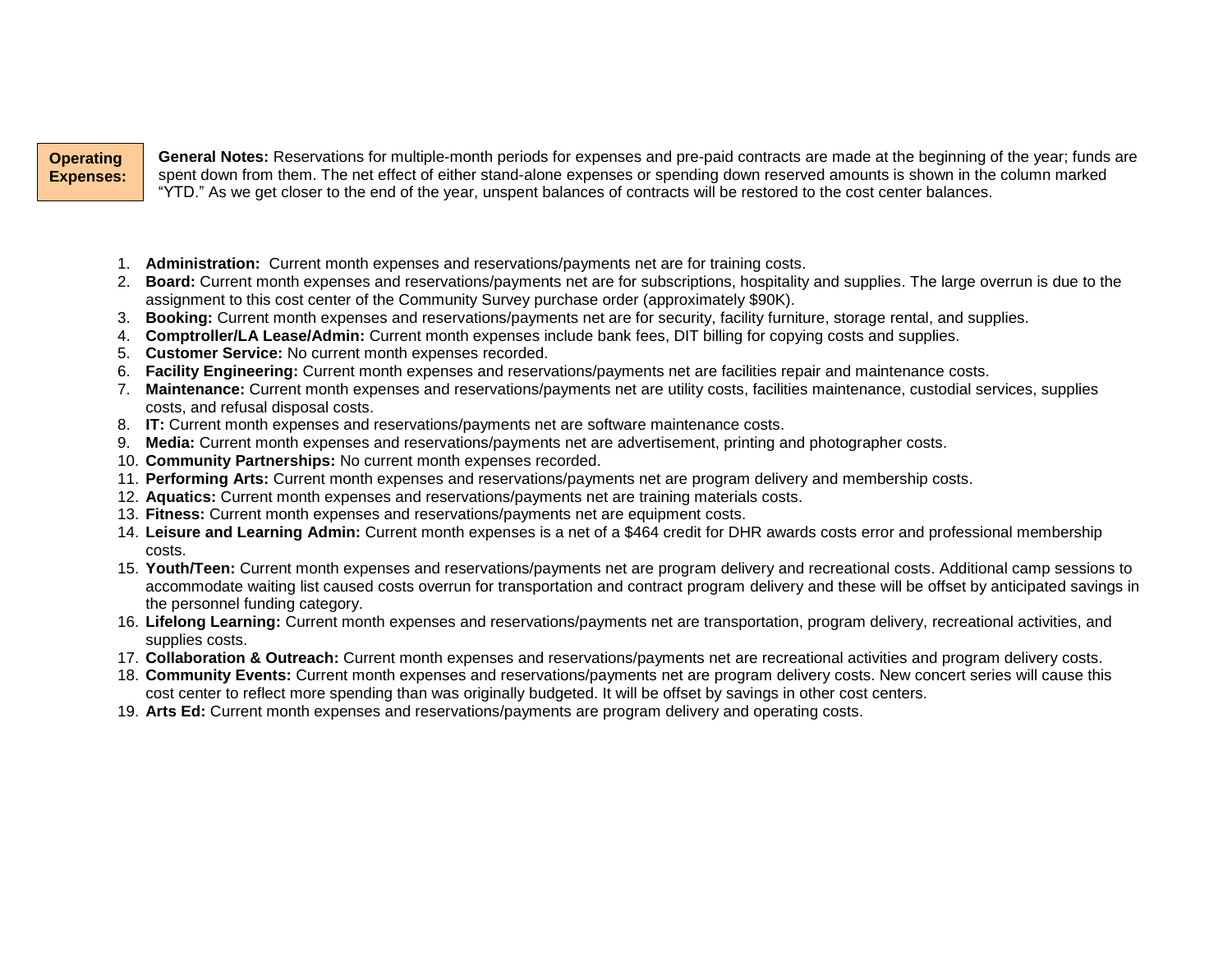## **Capital Projects**

**Experience** 

General Notes: Because of scheduling, RCC Capital Improvement Projects frequently carry over from one fiscal year to the next. Hidden columns each month include activity (plus or minus) that has already occurred; the net in the remaining balance column includes prior months' transactions.

- 1. **RCC Improvements/CC-000001:** Backstage RTU (Roof Top Air-conditioning Unit) replacement, Roof Solar Panels, HW Carpet Replacement Phase I, HW A/V Upgrade.
- 2. **RCC Facility Enhancements/CC-000002:** LA Gallery Entry.
- 3. **RCC CenterStage Enhancements/CC-000008:** This project includes funding for the CenterStage floor replacement, Audio Visual Controls and LED Lights replacement.
- 4. **RCC Aquatics Renovation/CC-000009:** TLS Aq. Ctr.; Project started in January 2019.